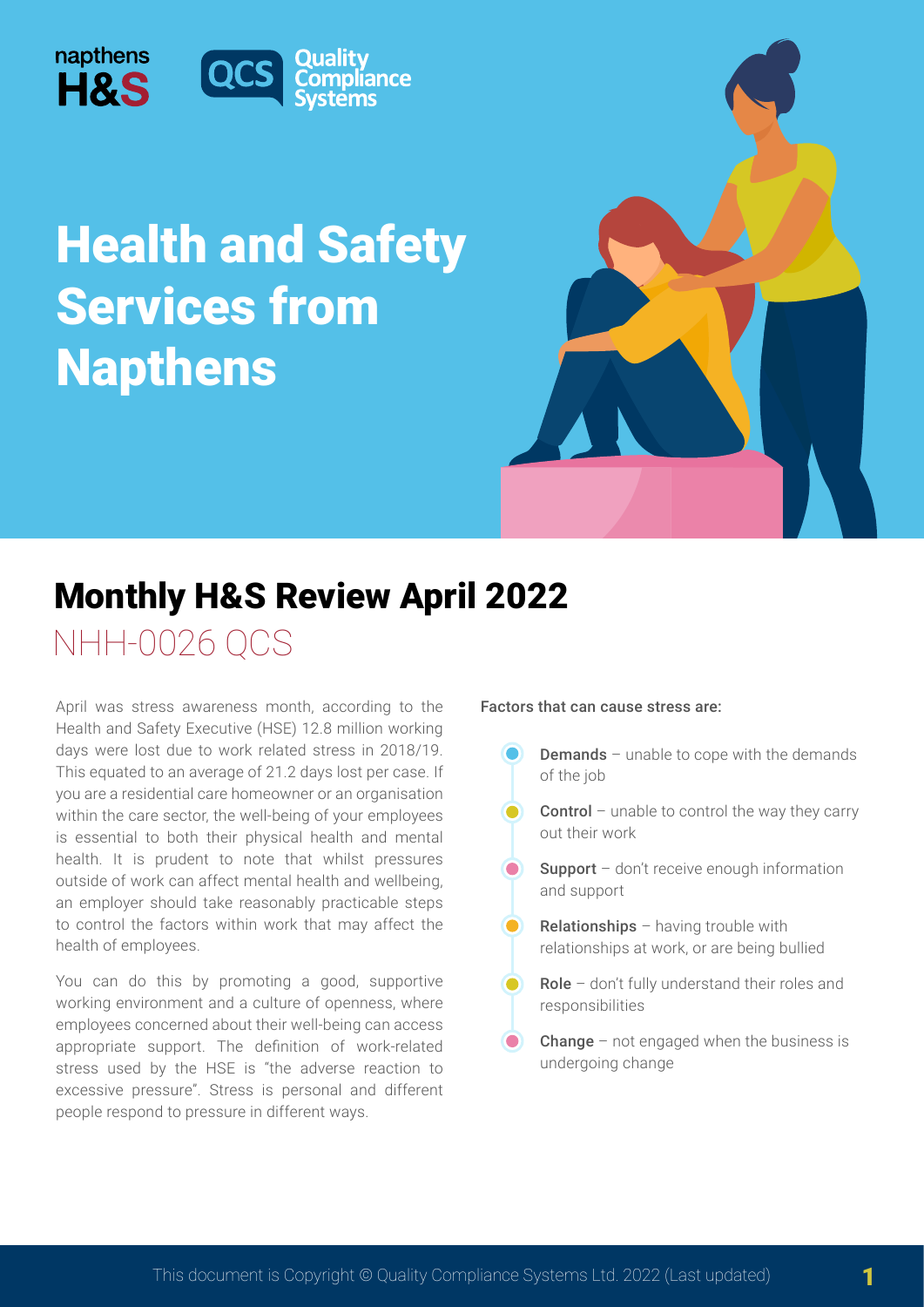

It is prudent to note that there is no specific legislation which regulates stress in the workplace. However, the prevention of stress is included in the general duty of an employer to their employees under the following:

- The Health and Safety at Work etc Act 1974
- The Management of Health and Safety at Work Regulations 1999
- The Equality Act 2010  $\bullet$

Also in civil law, an employer owes a duty of care to individual employees in the course of their employment.

It can be difficult to identify stress in others, as employees may want to keep their symptoms hidden.

## There may be signs of stress in teams if you start to notice:

- Arguments Higher staff turnover
- More reports of stress
- More sickness absence
- Decreased performance
- More complaints and grievances

There may be signs of stress in employees, if you notice a change in the way in which someone acts, such as:

- **Arguments** Higher staff turnover
- **O** More reports of stress
- More sickness absence
- Decreased performance
- More complaints and grievances

So how can you as an employer reduce the levels of stress in the workplace? Employee assistance programmes can act as a reactive control measure. Preventive control measures such as reducing stressors from the workplace can help to reduce or eliminate stress in the workplace.

## Some potential methods which may help to reduce stress in the workplace can include:

Undertake and regularly review stress assessments and implement their recommendations Support those experiencing stressful situations Ensure staff have access to a confidential  $\bullet$ counselling service or helpline  $\bullet$ Offer training and development opportunities Maintain good communications with employees **O** Monitor and review workloads  $\bullet$ Manage poor performance and attendance to prevent a burden on other employees **C** Ensure employees are not working excessive or unreasonable hours **C** Ensure that bullying and harassment are not tolerated

Before you can implement the controls, you will need to identify the stress factors within your organisation. An audit or survey can assist to help you identify these.

The appropriate measures that you identify and implement to control the risk of stress-related ill health arising form your work activities must be documented in your stress risk assessment and communicated to all employees.